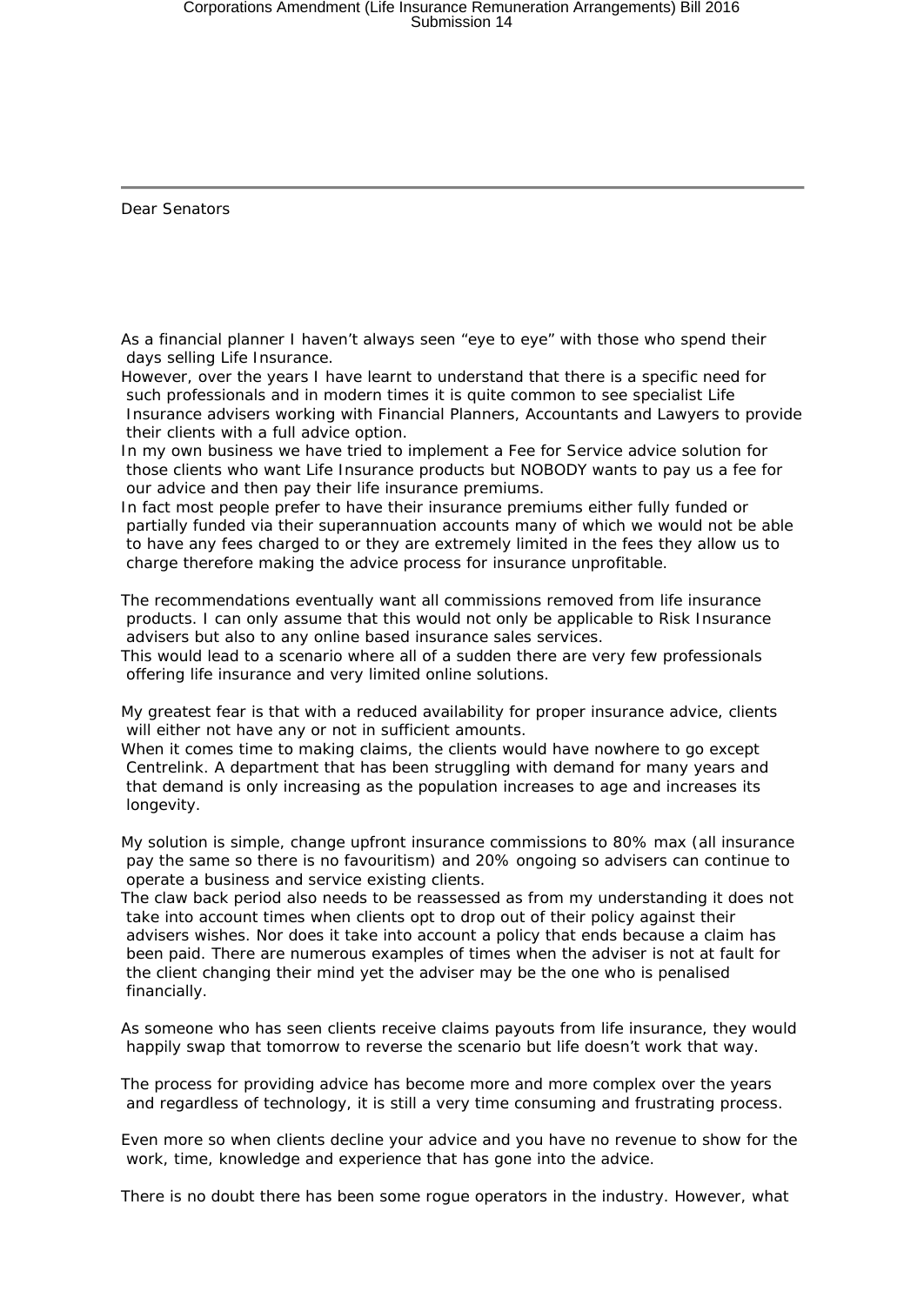industry can avoid this. Here in Queensland we have politicians who have been accused of domestic violence yet still keep their job, we have had surgeons commit untold crimes and be acquitted.

If the worst a financial adviser can do when advising on life insurance is to recommend a client move from one policy to another without loss of benefit, then this is not a crime but in most cases a better solution for the client. Yes, if it means the adviser gets paid by commission, so what. Both parties are happy and that should be the measure of success.

I feel this agenda has been driven by two groups:

1: existing life insurance companies who are not making a profit and therefore blaming others for this scenario

2: industry super funds who are losing their quality clients to the independent financial advisers who provide a clearer and better solution to the client – in most cases.

I ask you to give yourselves more time to consider a change that could have long term effects on Social Security budgets and a large business sector that specialises in servicing Australians, some of those clients may even be your collegues, family or friends.

Thank you for your time.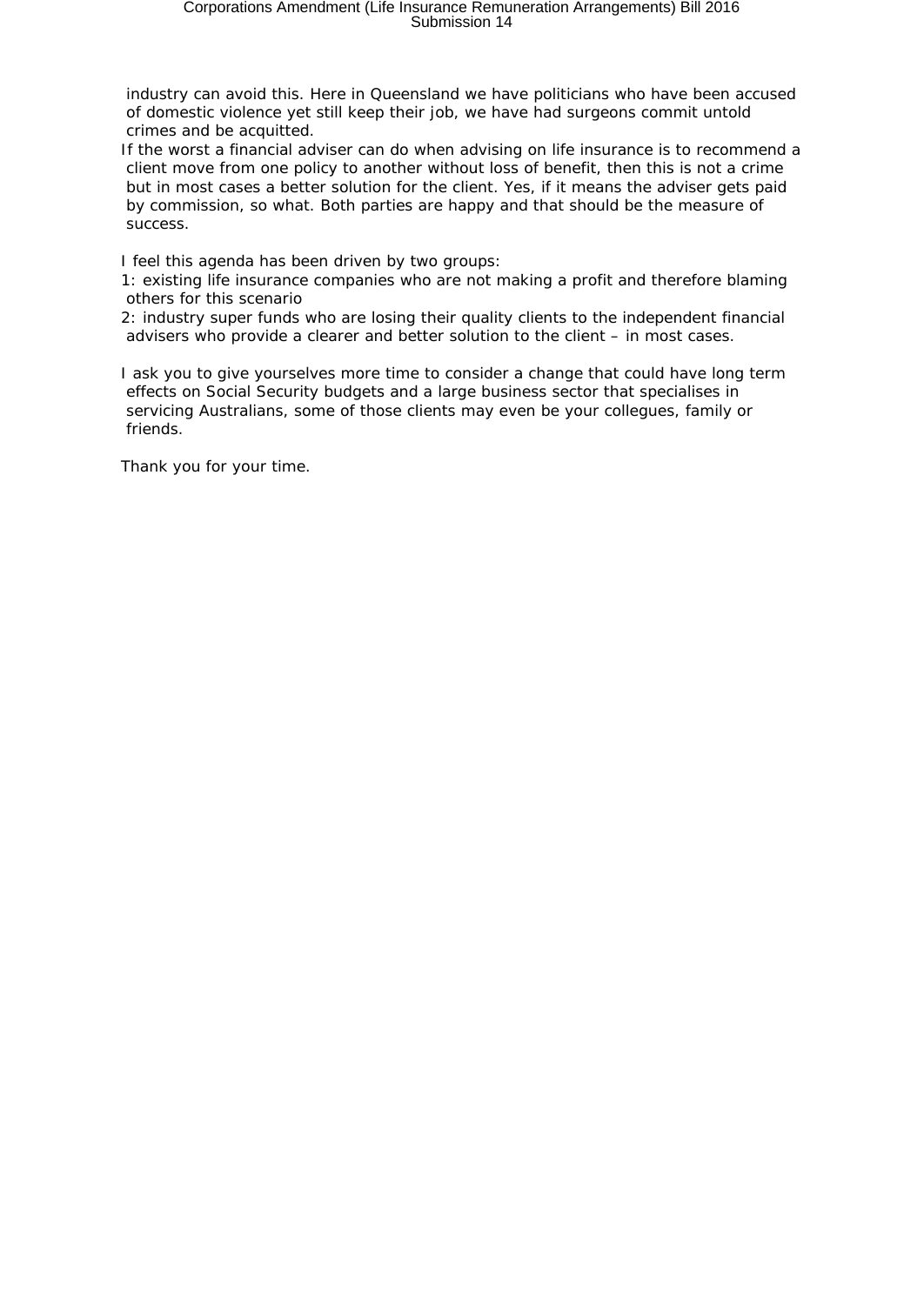Corporations Amendment (Life Insurance Remuneration Arrangements) Bill 2016 Submission 14

I also refer you to the following independent report entitled: "Is Trowbridge Fixing a Problem that doesn't Exist"

<http://www.triapartners.com/article.php?slug=is-trowbridge-fixing-a-problem-that-doesnt-exist>